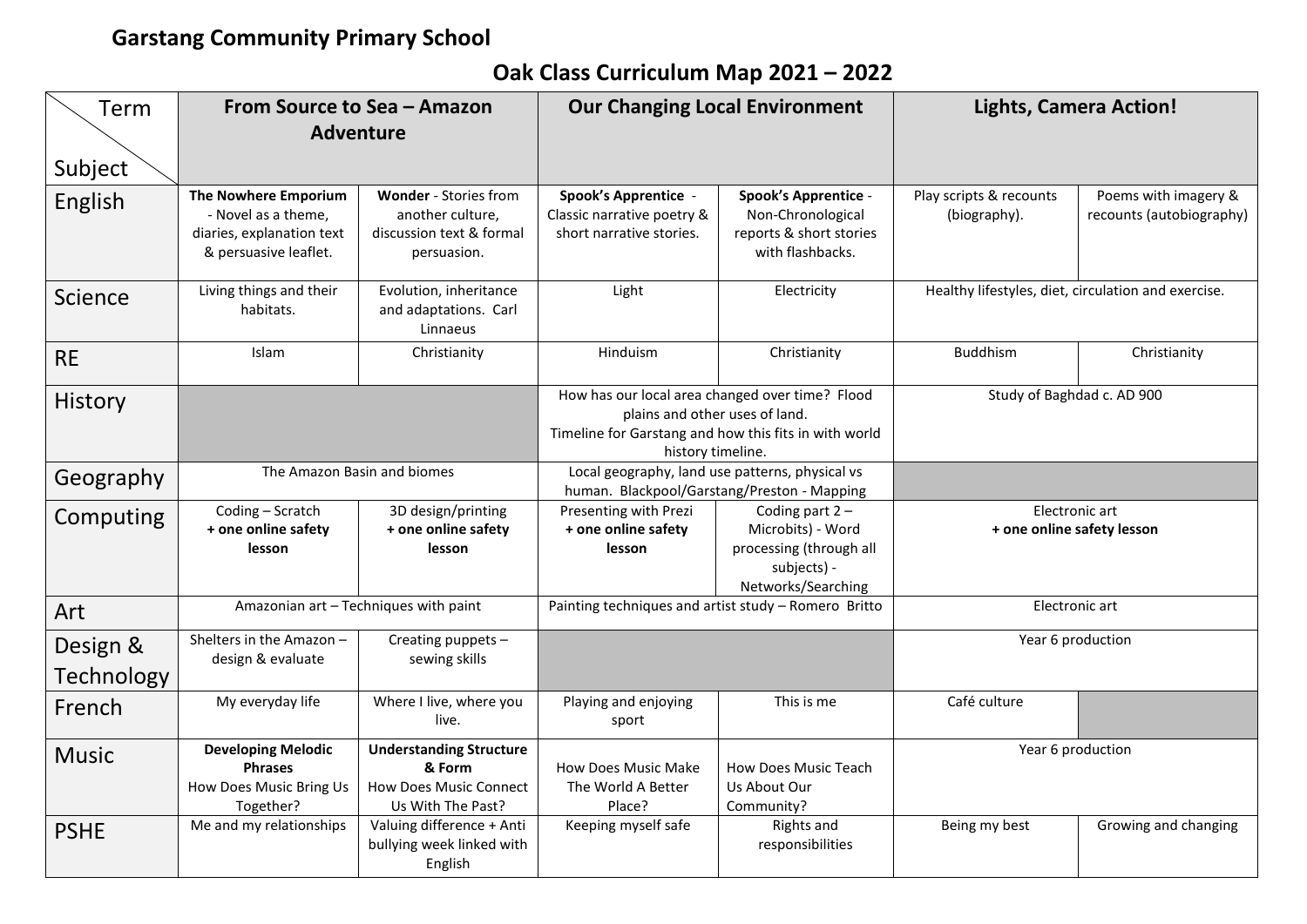| DE | Hockey & Cricket | Dance & Fencing | Basketball | Tag rugby | <b>Athletics</b> | Invasion games |
|----|------------------|-----------------|------------|-----------|------------------|----------------|
|    |                  |                 |            |           |                  |                |